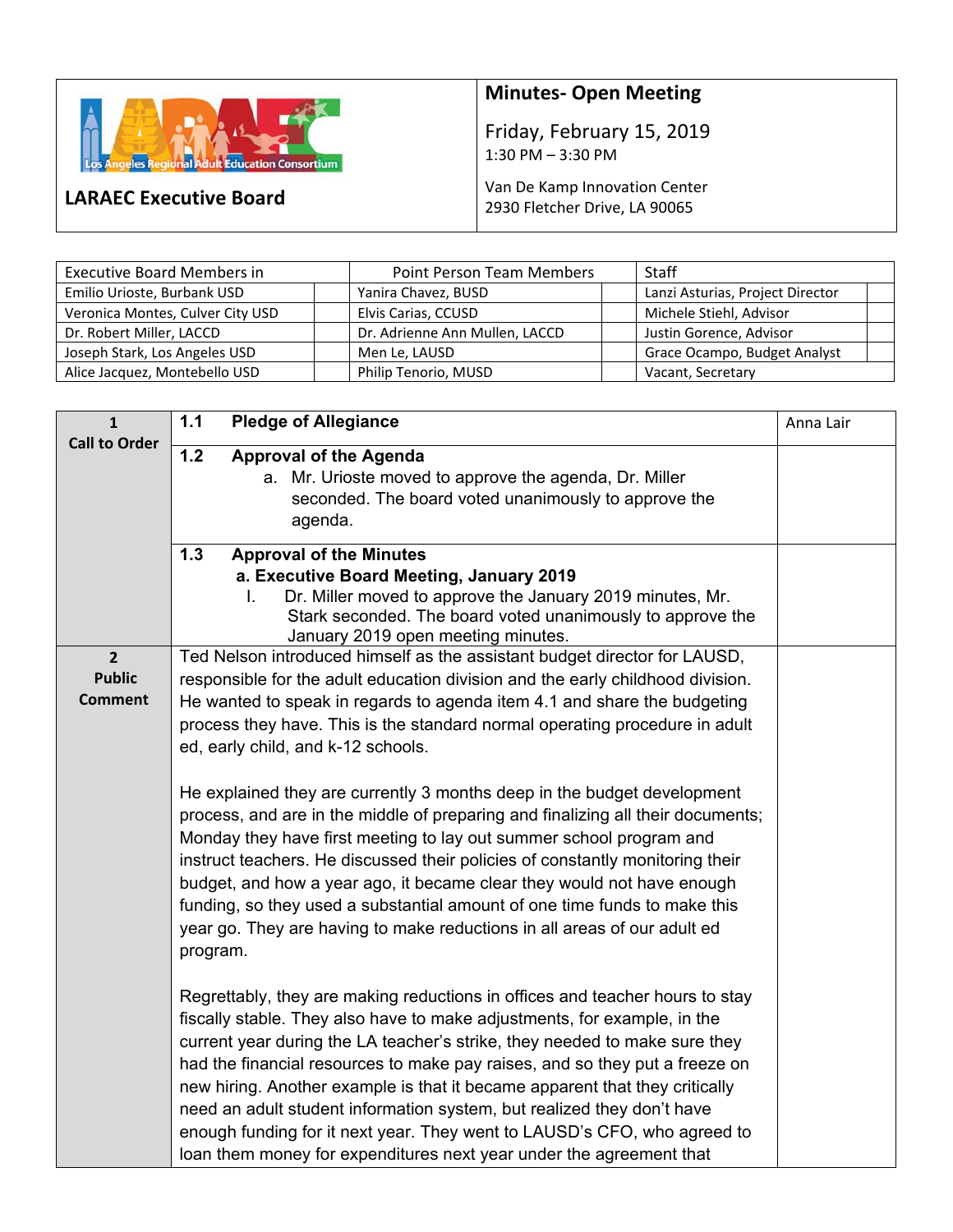|                         | LAUSD pays them back. They can always use more money, but need to stay        |                                                                                    |  |  |  |
|-------------------------|-------------------------------------------------------------------------------|------------------------------------------------------------------------------------|--|--|--|
|                         | fiscally solid, and they had to make a lot of hard choices, particularly next |                                                                                    |  |  |  |
|                         | year; COLA helped. The budgeting process begins in October/November,          |                                                                                    |  |  |  |
|                         | and they finalize those decisions in January/February.                        |                                                                                    |  |  |  |
|                         |                                                                               |                                                                                    |  |  |  |
|                         |                                                                               | Michelle Cohen introduced herself as a representative of UTLA, and said that       |  |  |  |
|                         |                                                                               | to follow up on Mr. Nelson's comments on the budget, UTLA's priorities are         |  |  |  |
|                         |                                                                               |                                                                                    |  |  |  |
|                         |                                                                               | direct services to students and they strongly believe the counseling piece         |  |  |  |
|                         |                                                                               | needs to be cut as little as possible. They've just started to make it better, and |  |  |  |
|                         |                                                                               | would hate to see it go backwards. They are all in the same boat not having        |  |  |  |
|                         |                                                                               | enough money, but they think the word "efficiency" is a soft, mushy word.          |  |  |  |
|                         |                                                                               | Working together as LARAEC and seeing the districts as one unit instead of         |  |  |  |
|                         |                                                                               | five, and being more efficient will free up money to serve their students.         |  |  |  |
| $\overline{\mathbf{3}}$ | 3.1                                                                           | <b>Innovation and Best Practices</b>                                               |  |  |  |
| Program                 |                                                                               | a. BUSD: IET - ESL Information and Communications                                  |  |  |  |
| <b>Updates</b>          |                                                                               | <b>Occupations - Spring 2019</b>                                                   |  |  |  |
|                         | I.                                                                            | Fred Rivas introduced himself, explaining that he comes from                       |  |  |  |
|                         |                                                                               | the Burbank USD Adult School, and introduced their ESL                             |  |  |  |
|                         |                                                                               | Information and Communications Occupations class for                               |  |  |  |
|                         |                                                                               | Spring 2019, saying that they started this last semester                           |  |  |  |
|                         |                                                                               | during Fall 2018. He explained the staffing model and                              |  |  |  |
|                         |                                                                               | objectives of the program, and the overall goal of providing                       |  |  |  |
|                         |                                                                               | students with the technical language they need to succeeed                         |  |  |  |
|                         |                                                                               | in the Information and Communication fields.                                       |  |  |  |
|                         | Ш.                                                                            | With the need of English for Specific Purposes in the                              |  |  |  |
|                         |                                                                               |                                                                                    |  |  |  |
|                         |                                                                               | technical and service areas, vocabulary learning strategies                        |  |  |  |
|                         |                                                                               | are the most important factors for student success.                                |  |  |  |
|                         | III.                                                                          | Tools and safety - a computer technician needs proper tools                        |  |  |  |
|                         |                                                                               | to work safely and prevent damage to the computer                                  |  |  |  |
|                         |                                                                               | equipment. Mr. Rivas explained that they have a bunch of                           |  |  |  |
|                         |                                                                               | powerpoints that systematically but not rigidly help to convey                     |  |  |  |
|                         |                                                                               | the new concepts, including Digital Logic. He then went over                       |  |  |  |
|                         |                                                                               | the subjects covered, including Basic Electronics,                                 |  |  |  |
|                         |                                                                               | Motherboards, and Hard Drives and Solid State Memory.                              |  |  |  |
|                         | IV.                                                                           | Along with the technical language, they include customer                           |  |  |  |
|                         |                                                                               | service and support vocabulary: the customer service and                           |  |  |  |
|                         |                                                                               | support center, the role of a customer service representative,                     |  |  |  |
|                         |                                                                               | and core customer service representative values. He added                          |  |  |  |
|                         |                                                                               | that this training component was also bringing native                              |  |  |  |
|                         |                                                                               | speakers to the class.                                                             |  |  |  |
|                         | V.                                                                            | They train on essential elements for communicating with a                          |  |  |  |
|                         |                                                                               |                                                                                    |  |  |  |
|                         |                                                                               | customer, including active listening, effective word choices,                      |  |  |  |
|                         |                                                                               | and effective cross-cultural communication. Troubleshooting                        |  |  |  |
|                         |                                                                               | and incident management also have to be well-learned, both                         |  |  |  |
|                         |                                                                               | the incident management process and troubleshooting and                            |  |  |  |
|                         |                                                                               | problem-solving.                                                                   |  |  |  |
|                         | VI.                                                                           | The next class will begin in Spring 2019 at Burbank Adult                          |  |  |  |
|                         |                                                                               | School on Fridays 9 AM to 12 PM, with instructors Fred Rivas                       |  |  |  |
|                         |                                                                               | and Edwin Fallahi.                                                                 |  |  |  |
|                         |                                                                               |                                                                                    |  |  |  |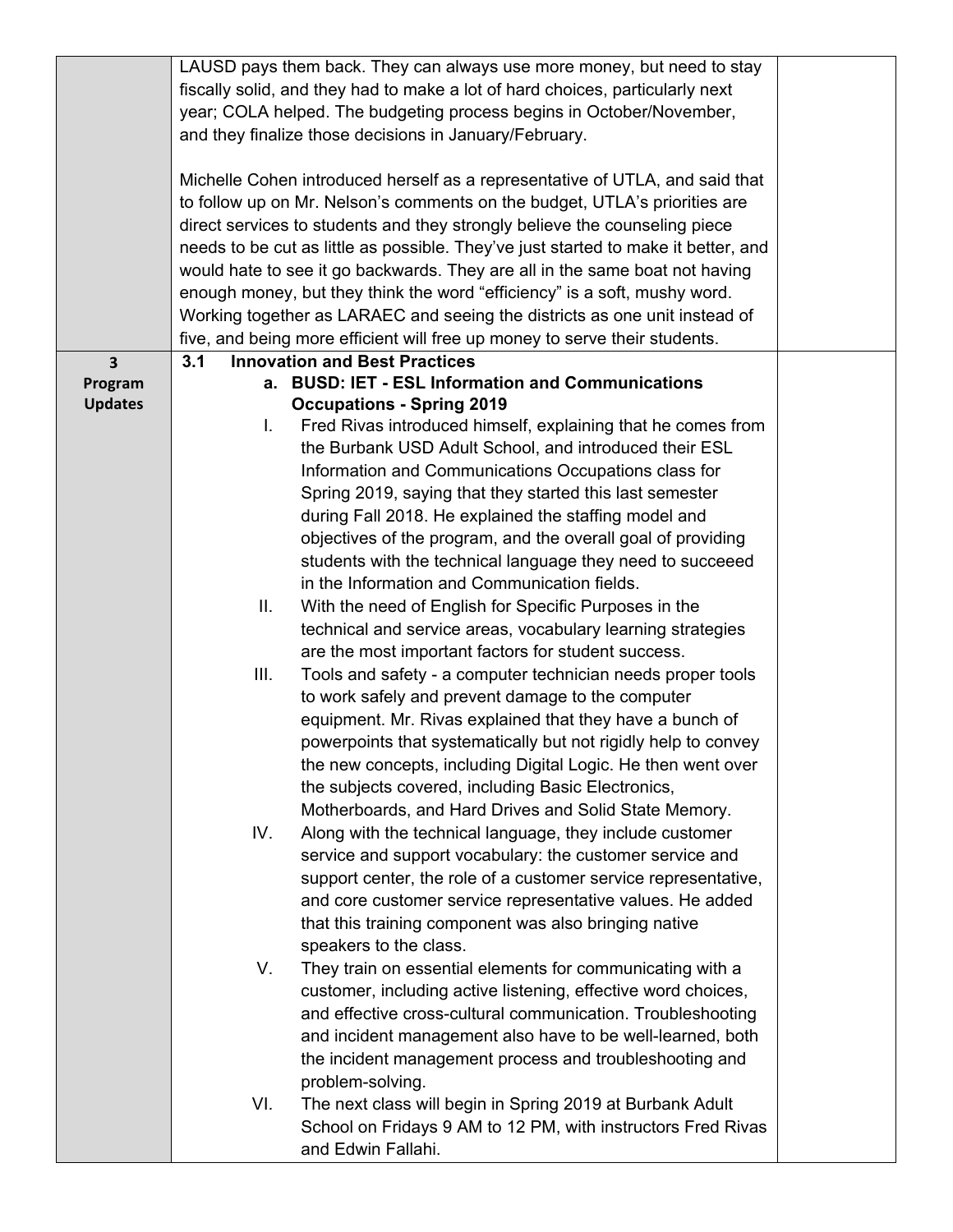| VII.  | Ms. Montes asked how long the course ran, and Mr. Rivas                                                                   |  |
|-------|---------------------------------------------------------------------------------------------------------------------------|--|
|       | said that it ran for 12 weeks on Fridays.                                                                                 |  |
| VIII. | Mr. Urioste asked him to share how his co-teaching                                                                        |  |
|       | experience has been, and Mr. Rivas said that it was a                                                                     |  |
|       | learning process, and that the ESL teacher he's paired with                                                               |  |
|       | was invaluable in supporting the learning of technical                                                                    |  |
|       | language and clarifying cross-cultural figures of speech.                                                                 |  |
| IX.   | Mr. Carias asked how the ESL students do in terms of                                                                      |  |
|       | vocabulary, jargon, and pronunciation. Mr. Rivas explained                                                                |  |
|       | that the top three ESL levels can participate so they have                                                                |  |
|       | enough of a base to only handle the new vocabulary.                                                                       |  |
| Х.    | Mr. Asturias asked how the interaction was between the ESL                                                                |  |
|       | students and the native speakers, and Mr. Rivas said that                                                                 |  |
|       | putting ESL students with native speakers is a benefit to their                                                           |  |
|       | vocabulary growth, but it can be intimidating if they get a                                                               |  |
|       | word wrong or mispronounce it. His job is to step in in that                                                              |  |
|       | case to help facilitate a learning experience.                                                                            |  |
| XI.   | Mr. Gorance what the learning curve was like for Mr. Rivas'                                                               |  |
|       | ESL teacher getting into the CTE realm, and Mr. Rivas said It                                                             |  |
|       | was a learning experience for him about technology.                                                                       |  |
|       |                                                                                                                           |  |
| 3.2   | <b>LARAEC Office Updates</b>                                                                                              |  |
| L.    | a. Revamped Project Update Report<br>Mr. Gorance explained that the report handout highlights the                         |  |
|       | progress made on their activities and progress with projects.                                                             |  |
|       | He pointed out that the ABE and ASE subject matter experts                                                                |  |
|       | groups met on February 7 in a productive meeting to talk                                                                  |  |
|       | about the professional development they want to see                                                                       |  |
|       | implemented. Under Governance Research, Ms. Stiehl and                                                                    |  |
|       | he will be presenting at the CCAE state conference on their                                                               |  |
|       | governance research, and they are right in the middle of                                                                  |  |
|       | vetting that information.                                                                                                 |  |
| b.    | <b>LARAEC Team Recommendations</b>                                                                                        |  |
| L.    | Ms. Stiehl explained that at the last board meeting they                                                                  |  |
|       | presented a big spreadsheet of tasks that we were tasked                                                                  |  |
|       | with. In the board's packet was a list of tasks the LARAEC<br>team thought the board could help with. Mr. Stark asked how |  |
|       | they would prioritize these items, and Ms. Stiehl explained the                                                           |  |
|       | three main things that don't relate to one particular task but                                                            |  |
|       | that impact all of their tasks in general.                                                                                |  |
| Ш.    | Mr. Asturias summarized that they centered around the issue                                                               |  |
|       | of efficiency, having the right people do the right jobs, and                                                             |  |
|       | discussed ways in which the list items could be implemented,                                                              |  |
|       | possibly with help from a third party.                                                                                    |  |
| III.  | Ms. Montes added that whatever comes out of the next                                                                      |  |
|       | meeting on March 15 will drive what comes next, and asked if                                                              |  |
|       | they should bring this back then; Mr. Stark suggested before                                                              |  |
|       | then that the LARAEC staff compile a short list of priorities as                                                          |  |
|       | they relate to the three-year planning process to include their                                                           |  |
|       | planning consultant Gayla Kraetsch Hartsough in the discussion.                                                           |  |
|       |                                                                                                                           |  |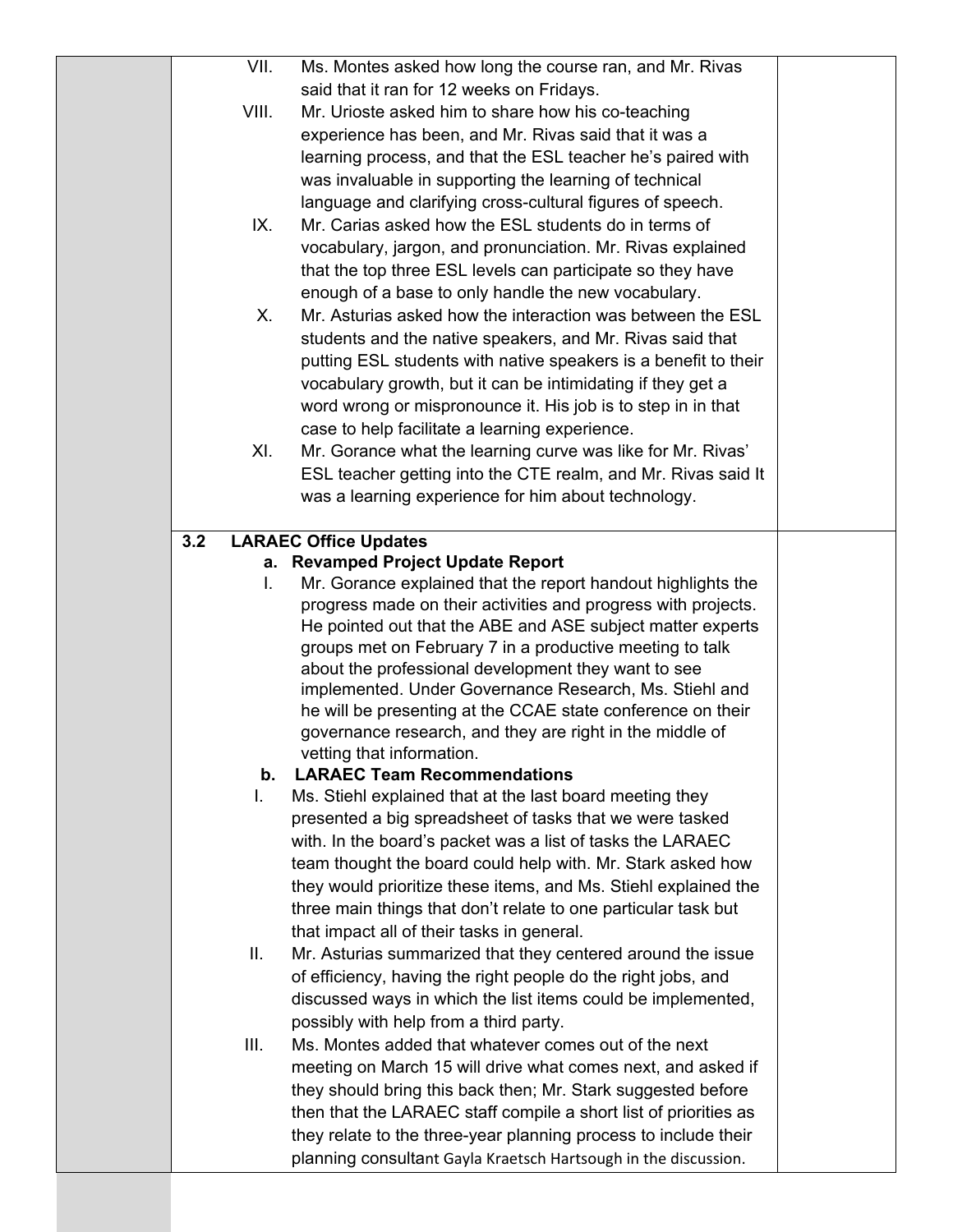| C.<br>L.<br>L.       | Dr. Mullen added that if they engage KH consulting to do<br>additional review, it's outside of the normal planning process<br>so it would be additional scope of work.<br><b>State Auditors Correspondence and February 12th Report</b><br>Mr. Asturias explained that there is a report generated by the<br>State Auditor's office, and LARAEC is a part of the report sent<br>to the legislators because the recommendations the State<br>Auditor provided to LARAEC are still partially completed.<br><b>COLA Estimates</b><br>d.<br>Ms. Ocampo explained the total estimated COLA for 2019. |        |
|----------------------|-------------------------------------------------------------------------------------------------------------------------------------------------------------------------------------------------------------------------------------------------------------------------------------------------------------------------------------------------------------------------------------------------------------------------------------------------------------------------------------------------------------------------------------------------------------------------------------------------|--------|
| 3.3<br><b>Budget</b> |                                                                                                                                                                                                                                                                                                                                                                                                                                                                                                                                                                                                 |        |
|                      | a. Quarterly Reports                                                                                                                                                                                                                                                                                                                                                                                                                                                                                                                                                                            |        |
| L.                   | Progress and Expense Report Q1                                                                                                                                                                                                                                                                                                                                                                                                                                                                                                                                                                  | Grace  |
|                      | a. Ms. Ocampo explained the Q1 Progress and Expense Report,                                                                                                                                                                                                                                                                                                                                                                                                                                                                                                                                     | Ocampo |
|                      | and Dr. Mullen explained that the data is four months old                                                                                                                                                                                                                                                                                                                                                                                                                                                                                                                                       |        |
|                      | because of the way it closes and the time it has to be reported.                                                                                                                                                                                                                                                                                                                                                                                                                                                                                                                                |        |
| II. -                | Data and Accountability Report                                                                                                                                                                                                                                                                                                                                                                                                                                                                                                                                                                  |        |
| а.                   | Ms. Ocampo gave updates on Data and Accountability                                                                                                                                                                                                                                                                                                                                                                                                                                                                                                                                              |        |
|                      | progress and expense report as of Sep 30, 2018, adding that                                                                                                                                                                                                                                                                                                                                                                                                                                                                                                                                     |        |
|                      | these funds have to be spent by June 30, 2019.                                                                                                                                                                                                                                                                                                                                                                                                                                                                                                                                                  |        |
| III.                 | <b>LARAEC Office</b>                                                                                                                                                                                                                                                                                                                                                                                                                                                                                                                                                                            |        |
| а.                   | Ms. Ocampo explained the FY 2019 LARAEC office budget<br>and expense report as of Dec 31, 2018.                                                                                                                                                                                                                                                                                                                                                                                                                                                                                                 |        |
|                      | b. Upcoming CAEP Due Dates                                                                                                                                                                                                                                                                                                                                                                                                                                                                                                                                                                      |        |
| L.                   | Ms. Ocampo explained the upcoming deadlines for NOVA                                                                                                                                                                                                                                                                                                                                                                                                                                                                                                                                            |        |
|                      | program reporting and AEP funds.                                                                                                                                                                                                                                                                                                                                                                                                                                                                                                                                                                |        |
|                      | c. Capital outlay                                                                                                                                                                                                                                                                                                                                                                                                                                                                                                                                                                               |        |
| L.                   | Ms. Ocampo explained read the state's response on approval                                                                                                                                                                                                                                                                                                                                                                                                                                                                                                                                      |        |
|                      | of capital outlay, explaining that they did not approve the                                                                                                                                                                                                                                                                                                                                                                                                                                                                                                                                     |        |
|                      | request for capital outlay, but that they can move forward if                                                                                                                                                                                                                                                                                                                                                                                                                                                                                                                                   |        |
|                      | they run those capital improvements by the consortium                                                                                                                                                                                                                                                                                                                                                                                                                                                                                                                                           |        |
|                      | members and they are in agreement. Mr. Urioste asked if it<br>was possible for them to create a template, or follow the                                                                                                                                                                                                                                                                                                                                                                                                                                                                         |        |
|                      | LAUSD report's structure for all member districts to submit                                                                                                                                                                                                                                                                                                                                                                                                                                                                                                                                     |        |
|                      | reports for capital outlay. Mr. Asturias said he would share a                                                                                                                                                                                                                                                                                                                                                                                                                                                                                                                                  |        |
|                      | template with everyone they can use or not use.                                                                                                                                                                                                                                                                                                                                                                                                                                                                                                                                                 |        |
| II.                  | Dr. Miller added that the report from the CA state auditor                                                                                                                                                                                                                                                                                                                                                                                                                                                                                                                                      |        |
|                      | references MUSD and LARAEC partially completing the                                                                                                                                                                                                                                                                                                                                                                                                                                                                                                                                             |        |
|                      | recommendations from that office, and suggests responding                                                                                                                                                                                                                                                                                                                                                                                                                                                                                                                                       |        |
|                      | as LARAEC in some form to make sures the policy makers                                                                                                                                                                                                                                                                                                                                                                                                                                                                                                                                          |        |
|                      | reading the report know about their efforts to address the                                                                                                                                                                                                                                                                                                                                                                                                                                                                                                                                      |        |
|                      | recommendations. He added that only 2 of the 32                                                                                                                                                                                                                                                                                                                                                                                                                                                                                                                                                 |        |
|                      | recommendations directly affect LARAEC.                                                                                                                                                                                                                                                                                                                                                                                                                                                                                                                                                         |        |
| III.                 | Mr. Tenorio explained they can put together information to                                                                                                                                                                                                                                                                                                                                                                                                                                                                                                                                      |        |
|                      | show what MUSD is doing about the recommendations                                                                                                                                                                                                                                                                                                                                                                                                                                                                                                                                               |        |
|                      | (mostly recommendations 31 and 32) and specifically                                                                                                                                                                                                                                                                                                                                                                                                                                                                                                                                             |        |
|                      | respond to each. Dr. Miller said that the sooner they get                                                                                                                                                                                                                                                                                                                                                                                                                                                                                                                                       |        |
|                      | satisfactory evidence of corrective action in people's hands,                                                                                                                                                                                                                                                                                                                                                                                                                                                                                                                                   |        |
|                      | the better.                                                                                                                                                                                                                                                                                                                                                                                                                                                                                                                                                                                     |        |
|                      |                                                                                                                                                                                                                                                                                                                                                                                                                                                                                                                                                                                                 |        |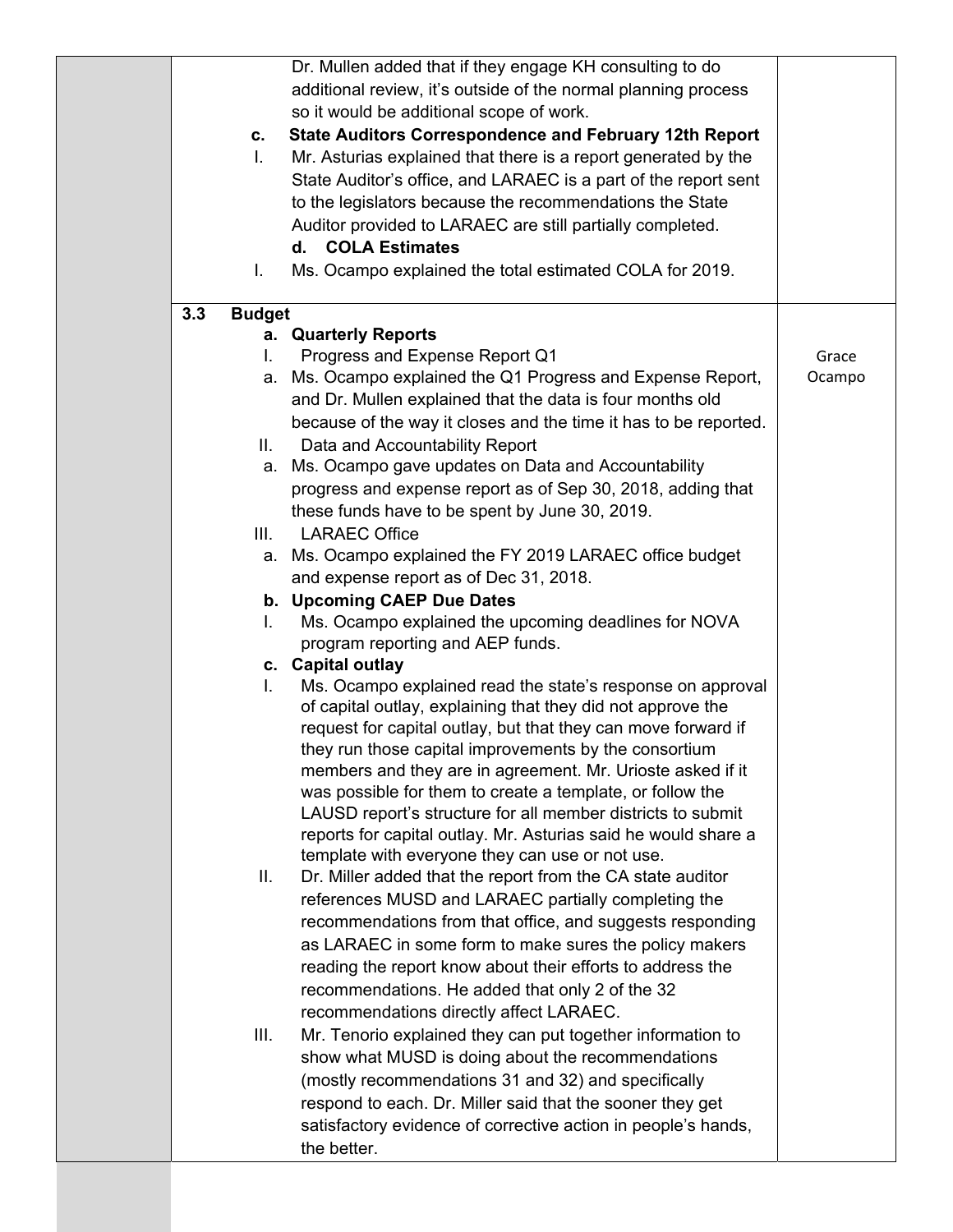|     | IV.<br>Dr. Mullen thought that an illustrative graphic clarifying for    |                     |
|-----|--------------------------------------------------------------------------|---------------------|
|     | them would be helpful, if MUSD wanted to take the lead in                |                     |
|     | that response. Mr. Urioste thought the response needs to                 |                     |
|     | come from LARAEC so they can also clarify LARAEC's                       |                     |
|     | efforts to help them as a consortium. Mr. Asturias said that             |                     |
|     | they can formulate that prior to the next open meeting and               |                     |
|     | submit and agendize it for approval.                                     |                     |
|     |                                                                          |                     |
| 3.4 | <b>Professional Development</b>                                          | Dr. Adrienne        |
|     | a. Status Report on Professional Development Framework                   | Ann Mullen          |
|     | and The STEP System                                                      |                     |
|     | Dr. Mullen gave an update on the STEP system, saying the<br>L.           |                     |
|     | counseling collaborative will meet after and in regards to the           |                     |
|     | STEP implementation. She also talked with Garth of                       |                     |
|     | LiteracyPro who would like to do a program review with the               |                     |
|     | point people. Then they need a final review and beta test,               |                     |
|     | with the goal to have pallett rollout on March 15. The PLC's             |                     |
|     | have been rescheduled for April and May so districts can pull            |                     |
|     | together teams to participate.                                           |                     |
| 3.5 | <b>Policy and Legislation</b>                                            |                     |
|     | a. No Update                                                             |                     |
| 3.6 | Data and Accountability Workgroup                                        | <b>Elvis Carias</b> |
|     | a. Mr. Carias gave an update on the Data and accountability              |                     |
|     | workgroup, which had just met yesterday, and summarized the              |                     |
|     | areas they discussed regarding CAEP program areas, and                   |                     |
|     | measures of success.                                                     |                     |
|     | b. Mr. Stark said it sounds like the work in the group is                |                     |
|     | discussions around how to define certain populations, and how            |                     |
|     | they collect certain things. He wondered how that process                |                     |
|     | validated or coordinated with state guidance. Given the recent           |                     |
|     | discussion regarding D&A issues and conformity of                        |                     |
|     | standardization, he suggested the Workgroup think about that             |                     |
|     | and what might be key strategic deliverables out of the D&A              |                     |
|     | workgroup. Dr. Miller added that a side-by-side chart showing            |                     |
|     | what K12 does for reporting vs. adult ed vs. community college           |                     |
|     | would be helpful.                                                        |                     |
|     | c. Ms. Montes added that she thought professional development            |                     |
|     | and D&A are a natural match, and wondered how those                      |                     |
|     | workgroups could fit together collaboratively.                           |                     |
|     | 3.7 Three-Year Plan (2019-2022) Activities Update                        | Dr. Adrienne        |
|     | a. Dr. Mullen explained the progress made in the planning workshop,      | Ann Mullen          |
|     | summarizing the areas of focus that came out of it and future activities |                     |
|     | for the planning efforts.                                                |                     |
|     | 3.8 LARAEC Conference Update                                             | Men Le              |
|     | a. Registration Report                                                   | Sofia Mayoral       |
|     | Ms. Mayoral summarized that over 300 attendees have<br>L.                | Michelle            |
|     | registered already, there are 27 workshops, and they will have           | Stiehl              |
|     | 20 tables.                                                               |                     |
|     | b. Next Conference Date Confirmation: March 14, 2020                     |                     |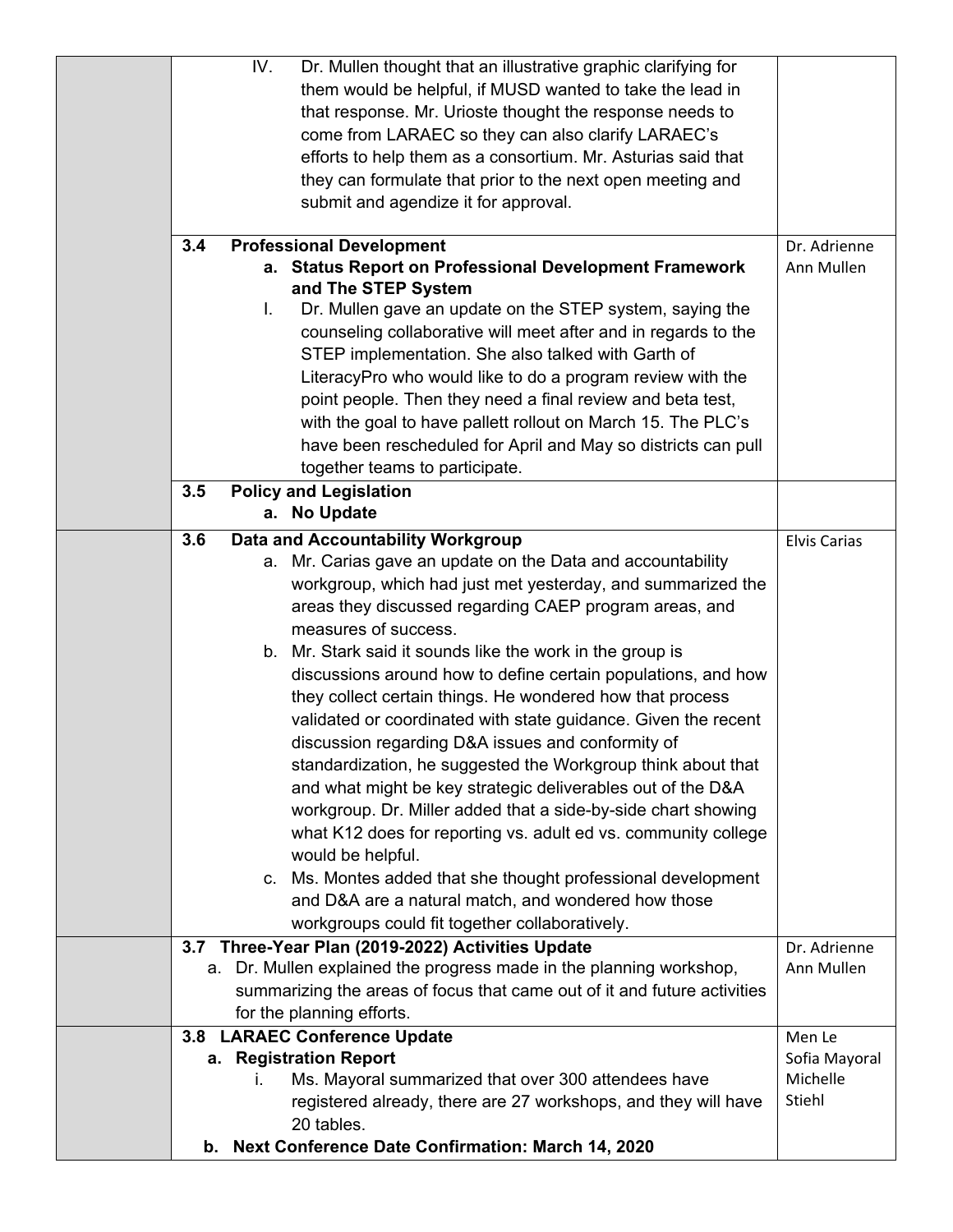| Asturias added that they are giving priority for LARAEC staff to                   |  |
|------------------------------------------------------------------------------------|--|
| attend, placing some of the vendors and partners on a waiting list.                |  |
| <b>Information/Discussion Items</b><br>$\overline{\mathbf{4}}$<br>1.1              |  |
| a. 4.1 - Culver City School Year 2019-2020 Interim Funding<br><b>Informational</b> |  |
| <b>Proposal</b><br><b>Items</b>                                                    |  |
| Ms. Montes referred to the handouts in explaining 4.1, saying<br>L.                |  |
| that she was under the impression that they would be                               |  |
| implementing a new funding formula for 19-20 and she has                           |  |
| been waiting for help on that. All the scenarios presented by                      |  |
| MUSD on the funding research day and LAUSD all showed a                            |  |
| more equitable distribution for CCUSD. The handout shows                           |  |
| what the funding situation for CCUSD is and what their deficit                     |  |
| is based on, as well as TE enrollment and COLA.                                    |  |
| Ms. Montes explained she is making an appeal to the<br>Ш.                          |  |
| consortium to collaborate and close that deficit in 19-20. It's                    |  |
| interim, because it gives them time to come up with a full                         |  |
| funding formula for 20-21. And if Culver City does not spend                       |  |
| all of that gap money, she will return it to the consortium no                     |  |
| questions asked. Without it, they won't be able to provide                         |  |
| comfort and pay to staff and their families, and will have to                      |  |
| cut summer school and online acceleration stuff. She is                            |  |
| asking what is possible and not possible regarding the                             |  |
| consortium's help in helping CCUSD close that funding gap.                         |  |
| Mr. Stark said that they are shedding light on a problematic<br>III.               |  |
| area for many years, justice and equitability in adult ed                          |  |
| funding education. His opinion is that discussions about a                         |  |
| new formula or allocation had to happen within their timelines                     |  |
| for budget development. He added that their position is                            |  |
| appreciated, and LAUSD has had to make difficult funding                           |  |
| decisions as well in recent months. They can discuss an                            |  |
| interim solution, but that discussion is a zero-sum game that                      |  |
| comes with a cost. This is about funding for adult ed, which                       |  |
| they have to ultimately address at the state level. He thanked                     |  |
| UTLA for bringing this conversation to the state level and<br>national level.      |  |
| IV.<br>Dr. Miller agreed, and said that they can argue over the                    |  |
| crumbs they get, but it won't solve the bigger issue until they                    |  |
| get state associations and unions involved in legislative                          |  |
| action. He does not think a down and dirty discussion to fight                     |  |
| over money will be helpful here, and the 19-20 situation is                        |  |
| pretty much locked in.                                                             |  |
| Mr. Urioste added that those of them who have CTE also<br>V.                       |  |
| have to deal with the cost for materials, equipment, and                           |  |
| supplies, plus additional staff costs for implementing IET.                        |  |
| Ms. Jacquez asked what CCUSD's deficit increase is due to,<br>VI.                  |  |
| and Ms. Montes summarized that the money they received                             |  |
| from MUSD only took them so far, so the deficit is due to                          |  |
| what they need this year to continue programs. They are not                        |  |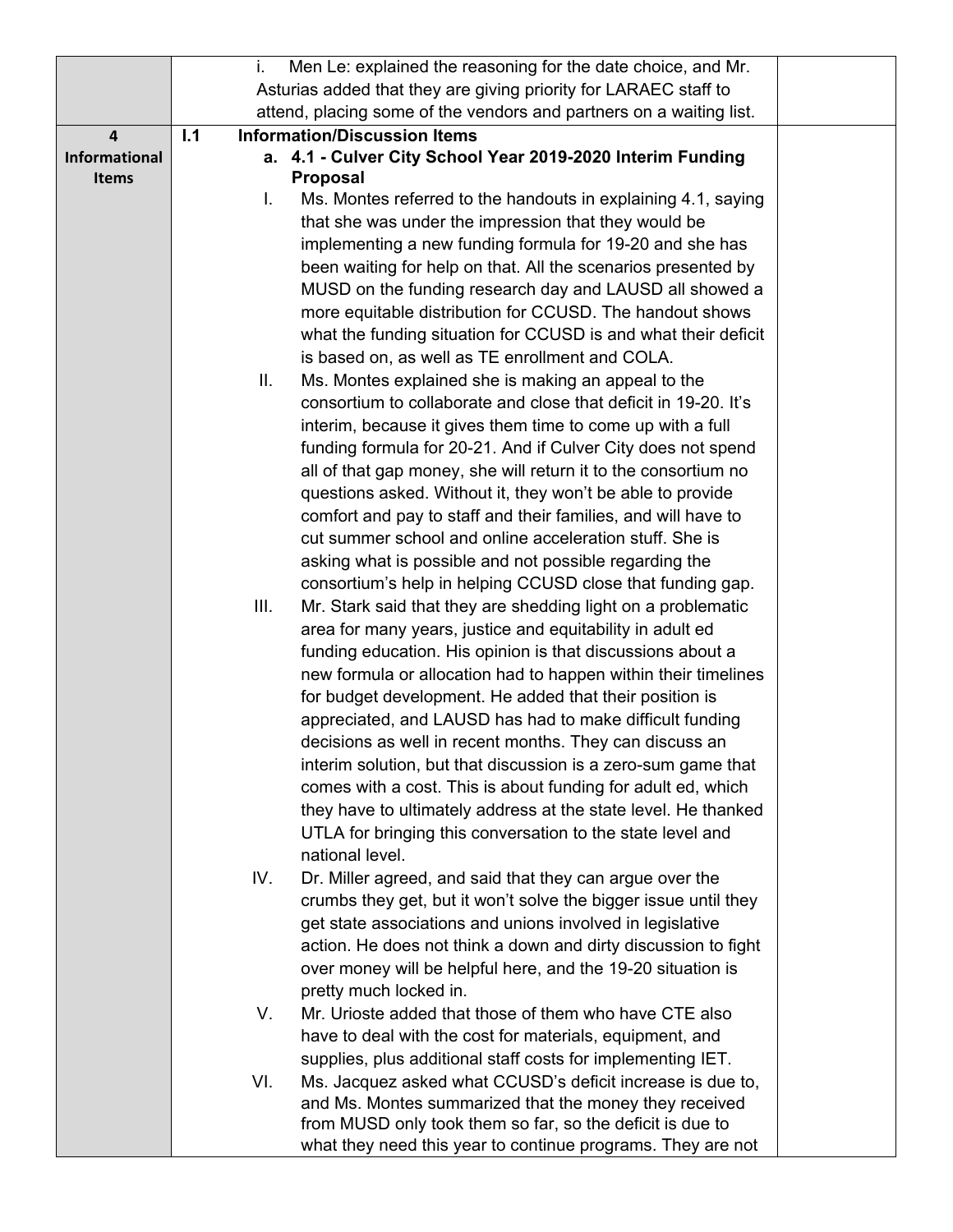expanding. Ms. Montes said that if the budgets for 19-20 were locked in, then she did not understand the previous urgency about funding discussions. Mr. Stark said that there was urgency for LAUSD because there wasn't quite the consensus around crystallization about what to do about examining proposals; given where they are in the budget process, they have accepted they have what they have and will fight another day.

VII. Mr. Urioste added that now is the time to propose a new distribution formula for this to have time to implement it. Also, BUSD has had to make sacrifices as well; he does not have an assistant principal, and has had tough conversations about not including programs.

## **b. 4.2 - Discussion of next steps in creating a LARAEC Legislative Agenda**

- I. Mr. Stark thinks that as a board they have to decide if there are one or two legislative goals as LARAEC that they want to go after. They can't just go to Sacramento and ask for more money; they should have a proposal with a message and data supporting it.
- II. Dr. Miller added that they have major state associations with lobbyists, and might want to have a meeting with their leadership and their lobbyists where they can put in front of them the goals of the largest consortium in the state and say, what are you going to do about that and how can we help you with that. LACCD's chancellor board would be very supportive of adding two adult education non-credit goals on their legislative agenda. He suggested the staff come up with 3-5 priorities; Mr. Stark added that there are existing proposals already in progress; one is about state funding, and he asked if they could merge the two and tagging onto it.
- III. Mr. Urioste praised by the effectiveness of UTLA's message in terms of precision, consistency, and support from data, saying they need to look at the quality of the message that gets up to their legislators by their two largest organizations. Maybe they need to put out a statement or letter as a consortium to the largest organization.
- IV. Dr. Miller said that about 5 years ago, the state cut back on adult ed funding and the excuse was they're investing 100% and were not getting the results that they wanted. So they've all been proving over the last 3 or 4 years they have had decided improvement. It seems to his they can go back as a system to the legislators and say that they are doing better and would like the cut back.
- V. Mr. Asturias suggested the LARAEC staff use the discussions today and minutes from previous meetings and try to distill 3 elements that they can contribute to them, and as a group they can interview each one of you to see what you'd like from us in this process. Dr. Miller would like to see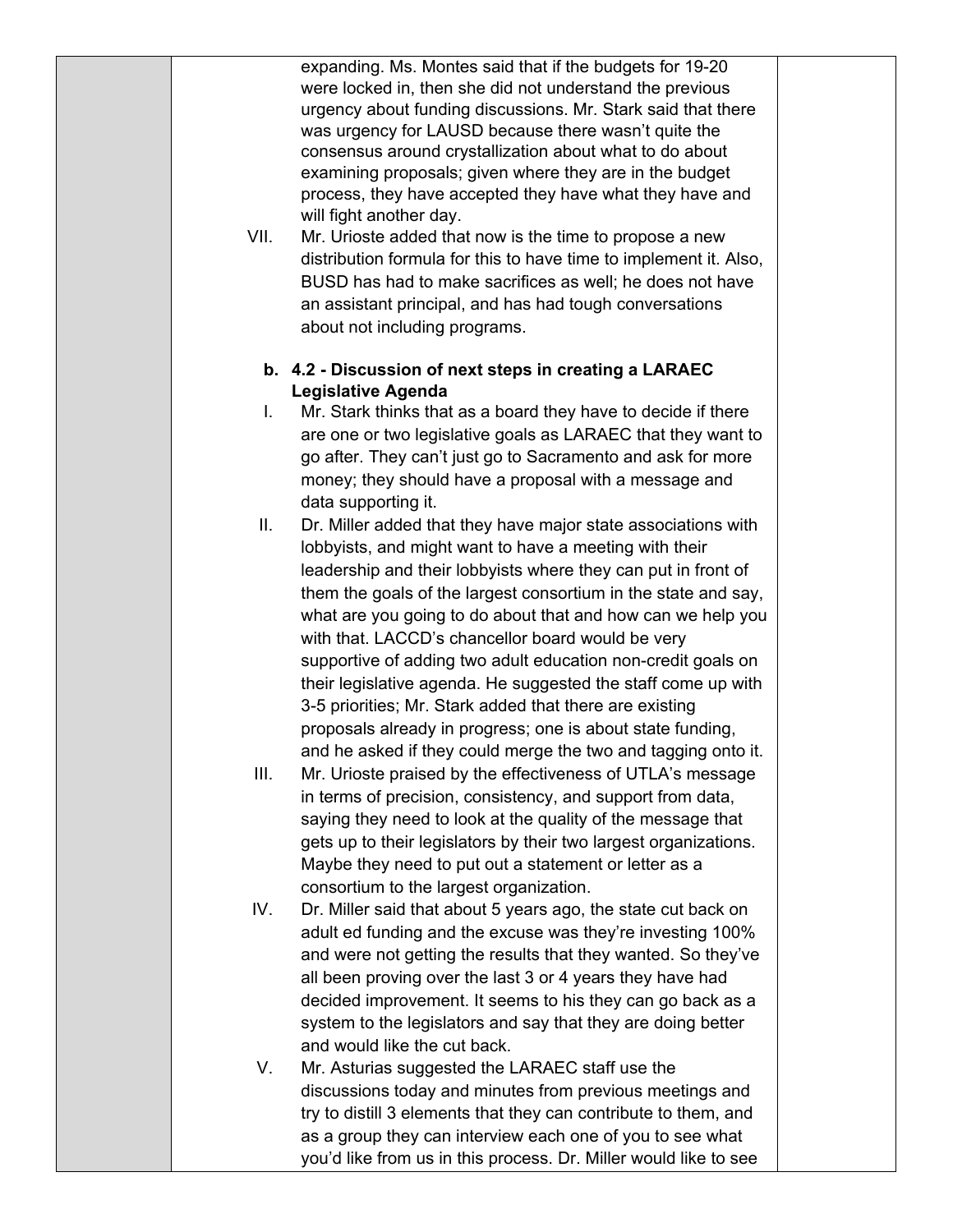|                                    |               | VI.<br>VII.<br>VIII.<br>IX. | before next meeting staff reach out to those lobbying<br>associations and say they want a meeting and to help.<br>Dr. Mullen also encouraged the LARAEC board to reach out<br>to their district board members, who are elected officials as<br>well and they can reach out to them in a way they can't reach<br>out to legislators.<br>Mr. Stark added that they have folks in the room who are<br>state leaders in these organizations. There's a proposal that<br>CCAE and the other organization that they are working on<br>jointly. But if they want to make it work, they are going to<br>have to carry the same message. He would recommend<br>looking at the existing proposal, vet it with their stakeholders,<br>and bring it forward. Ms. Montes said that as a board member<br>of CCAE, she can get that proposal to everybody. Mr. Urioste<br>emphasized that they need to outline for them what these<br>issues are because if they don't do it it doesn't get<br>communicated the same way.<br>Mr. Stark emphasized that their message needs to be that<br>this is not your father's adult ed, it's adult ed 2.0. This is IET,<br>this is guided pathways. This is integrated counseling,<br>individualized student plans. They need to put that on the<br>table because this is not business as usual. The way they are<br>doing adult ed now is qualitatively different from how they<br>were doing it even a few years ago. They need to hammer in<br>how they are doing adult ed better, stronger, and faster.<br>Mr. Asturias said that the LARAEC office can reach out to<br>those organizations to convene a meeting officially to present<br>some of their goals and concerns. Dr. Miller that LACCD also<br>has board members and their chancellor who would be happy<br>to get on board with this. For some of them, it's a conference<br>call, but as many as they can get to join the conversation is<br>good. |             |
|------------------------------------|---------------|-----------------------------|-------------------------------------------------------------------------------------------------------------------------------------------------------------------------------------------------------------------------------------------------------------------------------------------------------------------------------------------------------------------------------------------------------------------------------------------------------------------------------------------------------------------------------------------------------------------------------------------------------------------------------------------------------------------------------------------------------------------------------------------------------------------------------------------------------------------------------------------------------------------------------------------------------------------------------------------------------------------------------------------------------------------------------------------------------------------------------------------------------------------------------------------------------------------------------------------------------------------------------------------------------------------------------------------------------------------------------------------------------------------------------------------------------------------------------------------------------------------------------------------------------------------------------------------------------------------------------------------------------------------------------------------------------------------------------------------------------------------------------------------------------------------------------------------------------------------------------------------------------------------------------------------------------------------------------------------|-------------|
| 5<br><b>Board</b><br><b>Member</b> | <b>LAUSD:</b> | a.                          | No board member report.                                                                                                                                                                                                                                                                                                                                                                                                                                                                                                                                                                                                                                                                                                                                                                                                                                                                                                                                                                                                                                                                                                                                                                                                                                                                                                                                                                                                                                                                                                                                                                                                                                                                                                                                                                                                                                                                                                                   | Mr. Stark   |
| <b>Reports</b>                     | <b>BUSD:</b>  | a.                          | No board member report.                                                                                                                                                                                                                                                                                                                                                                                                                                                                                                                                                                                                                                                                                                                                                                                                                                                                                                                                                                                                                                                                                                                                                                                                                                                                                                                                                                                                                                                                                                                                                                                                                                                                                                                                                                                                                                                                                                                   | Mr Urioste  |
|                                    | <b>LACCD:</b> | a.                          | No board member report.                                                                                                                                                                                                                                                                                                                                                                                                                                                                                                                                                                                                                                                                                                                                                                                                                                                                                                                                                                                                                                                                                                                                                                                                                                                                                                                                                                                                                                                                                                                                                                                                                                                                                                                                                                                                                                                                                                                   | Dr. Miller  |
|                                    | <b>MUSD:</b>  | a.                          | No board member report.                                                                                                                                                                                                                                                                                                                                                                                                                                                                                                                                                                                                                                                                                                                                                                                                                                                                                                                                                                                                                                                                                                                                                                                                                                                                                                                                                                                                                                                                                                                                                                                                                                                                                                                                                                                                                                                                                                                   | Ms. Jacquez |
|                                    | <b>CCUSD:</b> | a.                          | No board member report.                                                                                                                                                                                                                                                                                                                                                                                                                                                                                                                                                                                                                                                                                                                                                                                                                                                                                                                                                                                                                                                                                                                                                                                                                                                                                                                                                                                                                                                                                                                                                                                                                                                                                                                                                                                                                                                                                                                   | Ms Montes   |
| 6                                  |               |                             |                                                                                                                                                                                                                                                                                                                                                                                                                                                                                                                                                                                                                                                                                                                                                                                                                                                                                                                                                                                                                                                                                                                                                                                                                                                                                                                                                                                                                                                                                                                                                                                                                                                                                                                                                                                                                                                                                                                                           |             |